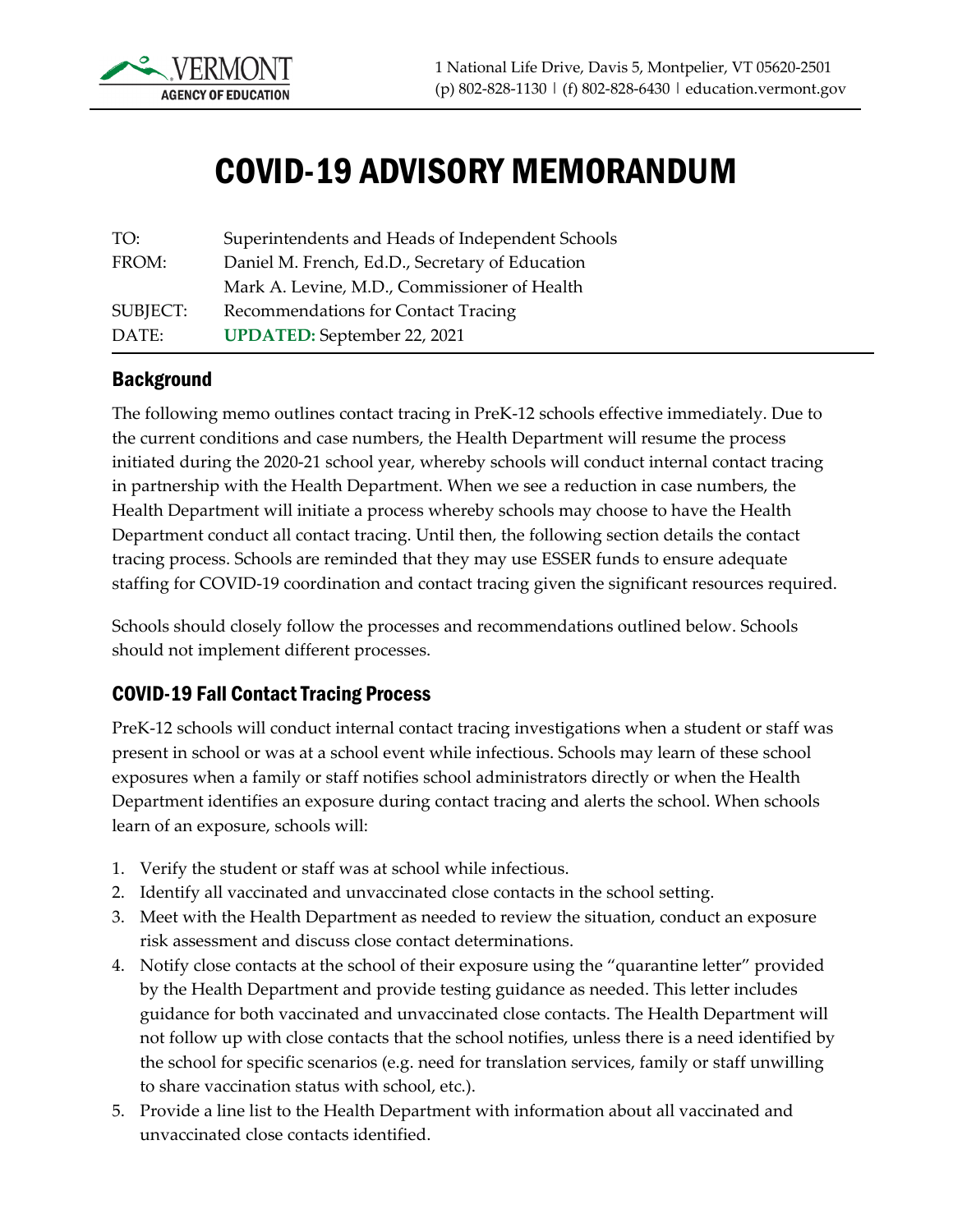# Contact Tracing in Schools with High Vaccination Rates

**In situations where a case with close contacts occurs in a student population where all students are eligible for vaccination (currently, aged 12 and up), and that student population is highly vaccinated, the time and resources devoted to contact tracing are less efficient. In these cases, contact tracing efforts are less likely to yield close contacts that need to quarantine and be tested. Such cases have the potential to draw supervisory union (SU/SD) or school resources away from situations where students are either ineligible or less likely to be vaccinated, where there is a greater public health benefit to contact tracing efforts.**

**Accordingly, in situations where:**

- **the entire student population is eligible for vaccination; AND**
- **the school's fully vaccinated rate is 80% or greater (as defined by SU/SD or independent school-collected attestations.**

**The following recommendations apply:**

- **the SU/SD or school should not conduct contact tracing;**
- **once the SU/SD or school identifies areas where exposures may have occurred (e.g., in a classroom or on a sports team), a communication should be sent to those individuals letting them know there are positive case(s) in their class, team or other group;**
- **the communication should include a strong recommendation that unvaccinated, or vulnerable populations get a test three to five days after the possible exposure;**
- **symptomatic students and staff should seek testing as soon as possible;**
- **vaccinated students and staff do not need to get a test, but may choose to if desired;**
- **the SU/SD or school should share information on where exposures may have occurred with the Health Department, in order to support investigations of potential outbreaks, if needed.**

**Following this recommendation should reduce resource burden for certain contact tracing situations, particularly in secondary environments. SU/SDs and independent schools should redeploy staff accordingly. For example, following these recommendations can free up time for a school nurse who normally supports contact tracing in a high school, who can then be re-tasked to assist with contact tracing in district elementary schools.**

**Any unvaccinated staff or student identified as a close contact outside of school will need to remain in quarantine based on the guidance given to them by the Health Department. They cannot attend school until they meet the requirements to end quarantine.**

## Strategies to Improve the Efficiency and Effectiveness of the Contact Tracing Process

The purpose of these strategies is to help strike an operational balance between public health and educational goals: we want to keep students safe from COVID-19 but also maximize their ability to attend school.

One approach to striking this balance is to identify close contacts as quickly as possible. Another approach is to recommend testing instead of quarantining when the exposure status is unknown.

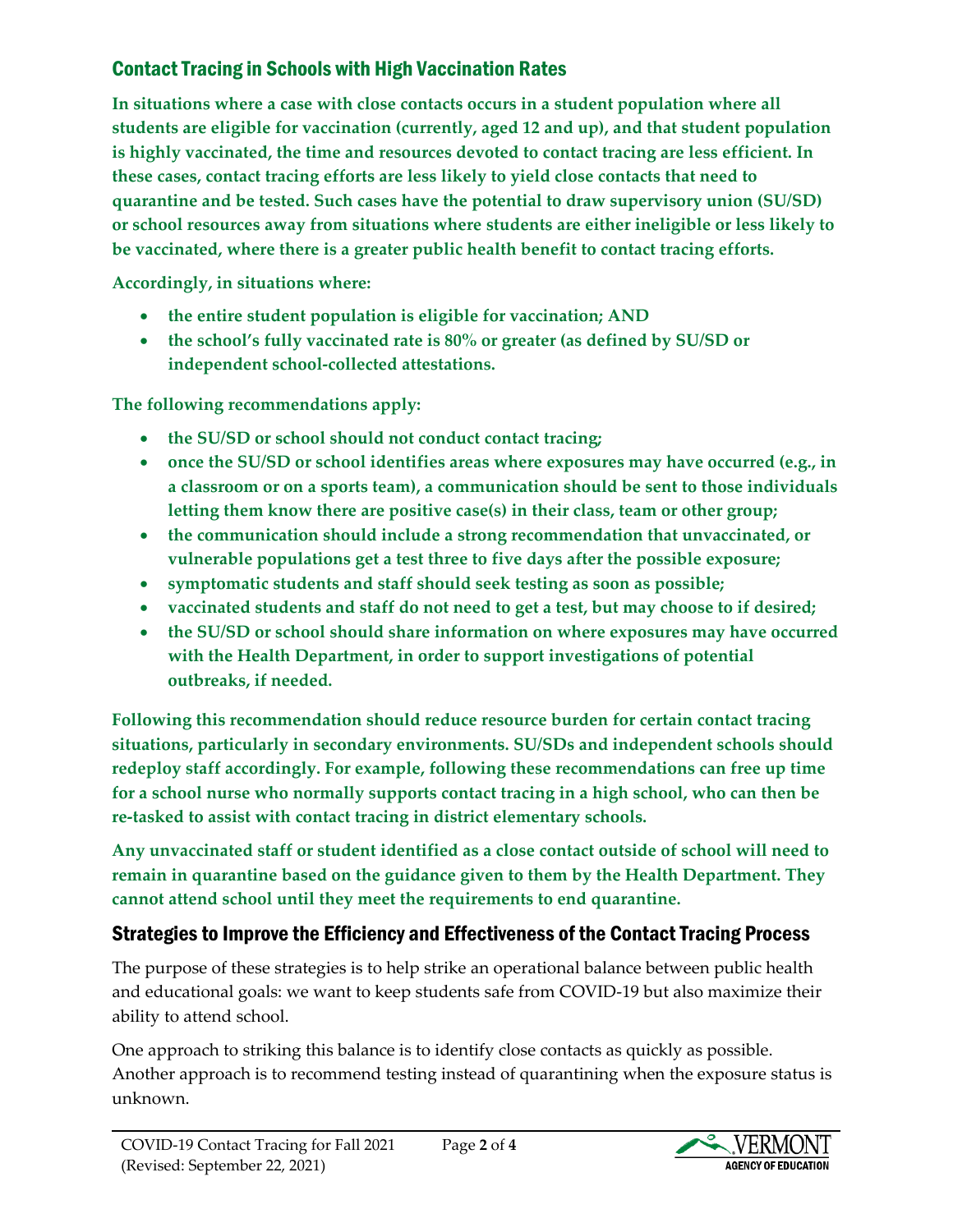#### Determination of Vaccination Status

Under CDC and Vermont guidelines, vaccinated close contacts who are asymptomatic are not required to quarantine. Schools may use local vaccination status information to determine if individuals are vaccinated. The process for obtaining vaccination status information is outlined in the memo [Calculating A School's Vaccination Rate.](https://education.vermont.gov/sites/aoe/files/documents/edu-vdh-memo-french-levine-advisory-covid19-vaccine-rate-calculations.pdf) Schools should ensure they obtain proof of vaccination as outlined in this memo.

#### Recess

The risks to students outside are far less than when they are indoors. A school should notify families of a potential exposure during recess/outdoor time and make testing recommendations for 3-5 days after the potential exposure, but not put students in quarantine unless clear close contact has been identified. A template letter for these potential exposures is available on the Health Department's PreK-12 Schools page. If teachers/playground monitors can easily identify close contacts (Maggie and Jo always play together closely), those students should be put in quarantine.

### Lunchroom

Whole lunchrooms should not be automatically quarantined. A risk assessment should include physical proximity to a suspected case. Anyone within 6 feet of an infectious person for 15 minutes or more is considered a close contact. Seating charts for lunchrooms will minimize the number of students who are identified as close contacts. When possible, classroom groups should be maintained during lunchtime.

## Siblings

A sibling to a close contact is not a close contact just because they are a sibling. In these situations, a sibling should not be quarantined unless identified as a close contact themselves to a verified case.

#### **Music**

Review the [COVID-19 Contact Tracing Framework for High-Risk Activities in PreK-12](https://www.healthvermont.gov/sites/default/files/documents/pdf/COVID-19-Framework-High-Risk-Activities.pdf) for an understanding of the relative risks involved in music activities, and for understanding how the size of the room and the distance between musicians can impact the identification of close contacts. Larger rooms such as auditoriums can minimize close contacts.

#### School Buses

Entire buses of students should not be automatically quarantined. A risk assessment should include physical proximity to a case on a bus, and to what extent there was consistency in mask wearing while riding. Anyone within 6 feet of an infectious person for 15 minutes or more is considered a close contact. Having seating charts for buses will minimize the number of students who are identified as close contacts. Opening bus windows in accordance with prior year guidance will help mitigate transmission.

#### Seating Charts